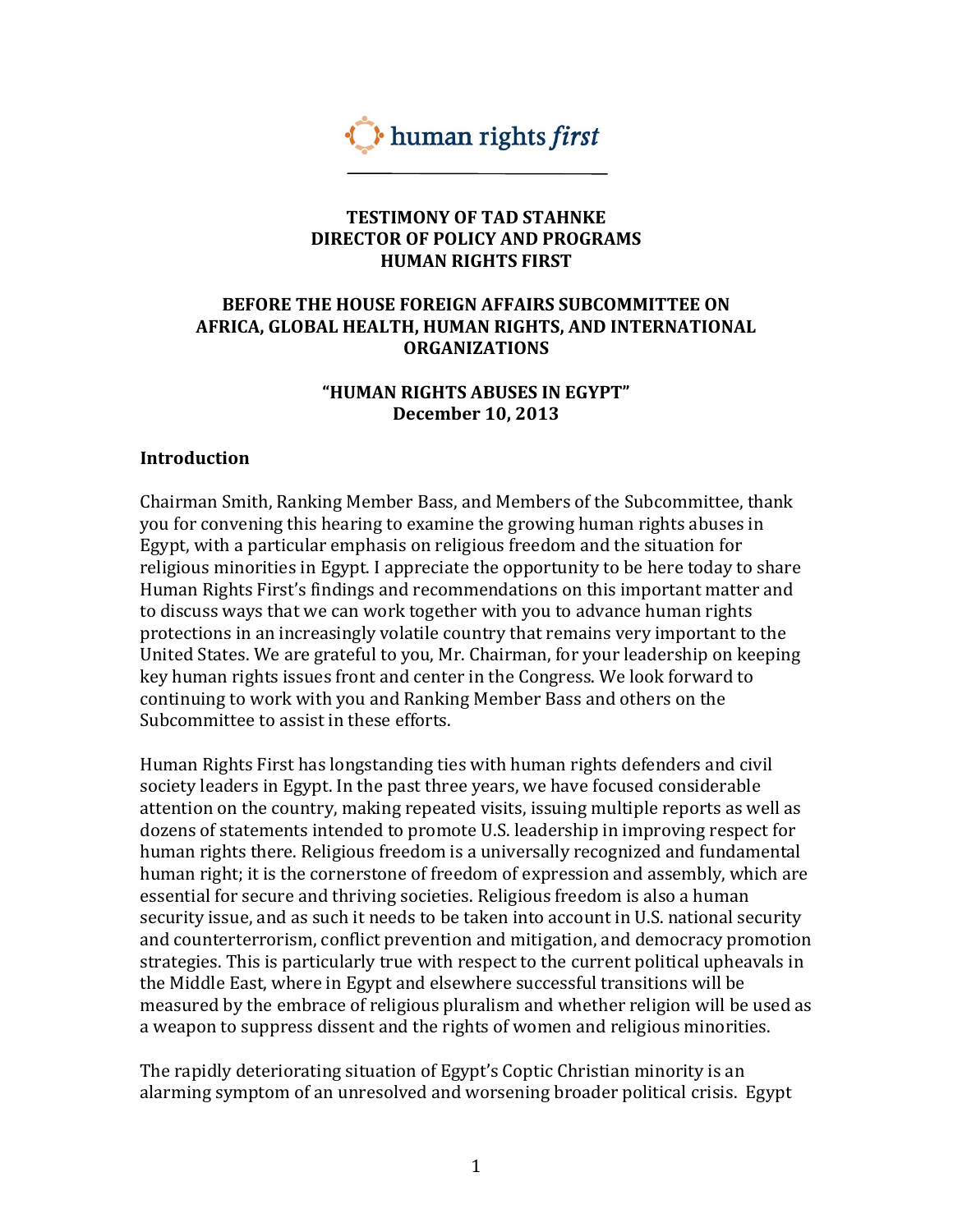has been a key partner and ally for the United States for decades. It is also a bellwether for other states in the region. An Egypt racked by instability and violence represents a serious long-term threat to U.S. interests. It would also have a negative impact on prospects for a more stable Middle East, making more remote the vision of a peaceful region in which the rights of all are protected.

## **Crisis for Egypt's Coptic Community**

Egyptian human rights organizations are reporting an unprecedented escalation in sectarian attacks against Egypt's Coptic Christians since the military violently dispersed protesting Morsi supporters on August 14, 2013. Armed police backed by the military used force, including live ammunition, to clear protests that had been established after the dismissal of President Morsi on July 3. Hundreds of people were killed in the worst incident of political violence in Egypt for many decades. Total fatalities from clearing the sit-ins reached over 800, with dozens of members of the security forces also losing their lives. In another serious incident, some 55 pro-Morsi protesters were killed at a single demonstration in Cairo on October 6. Well over 2,000 people have been killed in political demonstrations since August 14.

While discrimination, anti-Christian incitement, and periodic incidents of sectarian violence, sometimes fatal, have long been a feature of Egyptian life, the political polarization of the past few months has taken this violence and the level of threat against the Christian minority to unprecedented levels. In a letter to President Obama dated September 12, 2013, the U.S. Commission on International Religious Freedom (USCIRF) noted that over 130 Coptic churches and Christian religious structures, homes, and businesses have been attacked since August 14. Around 45 churches and religious structures came under simultaneous attack in the immediate aftermath of August 14. Unfortunately, the Egyptian pattern of impunity for sectarian attacks continues. A leading Egyptian human rights group was warning that a failure to recognize the seriousness of the situation "may push the country toward broad civil violence."

This spike in anti- Christian violence has abated in recent weeks, although isolated attacks on Christians, their homes, businesses, and churches continue. The sudden rise and fall in the frequency of attacks has fueled rumors and speculation about who was responsible for the anti-Christian assaults. The official government-backed version of events is that disgruntled Morsi supporters took revenge on Christians whom they blamed for having conspired to depose President Morsi. The intensity of official efforts to denigrate the Brotherhood and its supporters, and the way that reports of these attacks fed into a narrative that the authorities are engaged in a fight against violent religious extremists, whose extremism is demonstrated by their attacks on Christians, fed a competing theory that the authorities let these acts of violence take place for their own political advantage—and may even have, in some instances, instigated them—making the Christian victims of these attacks collateral damage in a cynical political maneuver.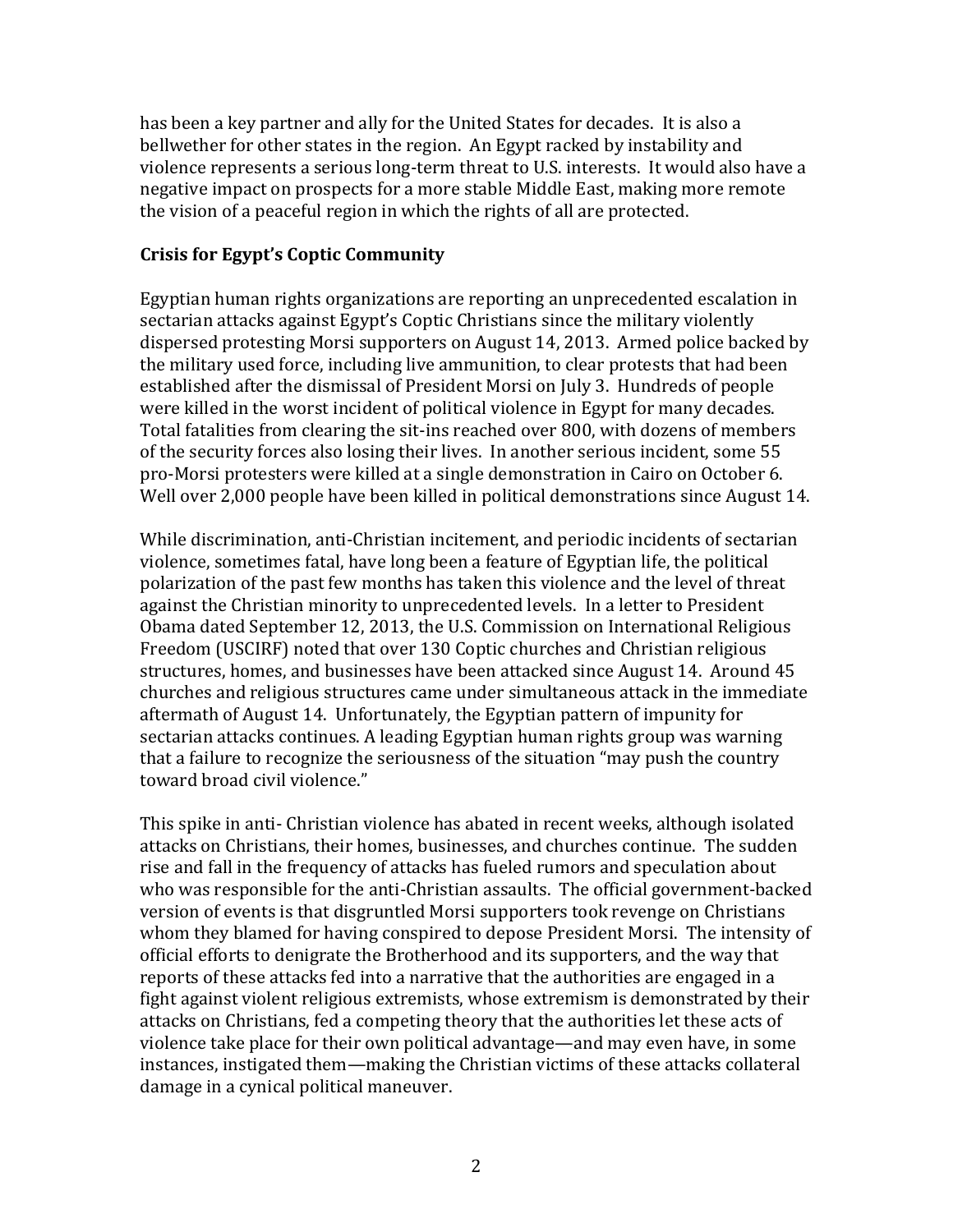For decades, institutionalized discrimination against Christians; official unwillingness to investigate violent attacks on Christians or to hold perpetrators or those who incite violence criminally accountable; and toleration of sectarian hate speech in the media, including the government-controlled media, have contributed to chronic problems of persecution and insecurity for the approximately 10% of Egypt's 85 million population who are Coptic Christians. Not all Christians are economically disadvantaged. There is a history of certain Christian families prospering in business. The Sawiris family controls one of Egypt's largest private business empires, for example, creating a perception that Christians have benefited unfairly from state patronage, and thereby fueling resentment from the majority Muslim community, even if the reality for the great majority of the Christian population is one of systematic discrimination and relative disadvantage.

These problems were well known and had been getting worse in the later years of President Mubarak's long period of rule, during which time a disturbing pattern of mass killings of Christians—followed by insufficient investigations and a lack of accountability—began to emerge. Perhaps the two most notorious examples of this disturbing trend are the Nag Hammadi massacre of January 8, 2010, in which 11 Copts were shot outside a church in a small town in Upper Egypt, and the car bombing of a Coptic church in the city of Alexandria on January 1, 2011, in which at least 21 worshipers were killed and many more injured while attending New Year's Eve services, another serious incident of anti-Christian violence in which the authorities are alleged to have played a role.

## **The Political Context for the Current Crisis**

The mass protests of January and February 2011 that brought down the thirty-year presidency of Hosni Mubarak were actively supported by many Christians. Religious coexistence was one of the several positive values publicly espoused by Egyptian protesters.

However, two legacies of the overthrow of President Mubarak have had a detrimental impact on the situation of Coptic Christians in Egypt. The first is a general decline in public safety that has left vulnerable minority communities at risk of harassment and violence, with little hope of protection or justice from the police or local authorities. The second is a highly polarized struggle over the political future of Egypt that has become increasingly violent in recent months. The Morsi government must bear its proportion of the blame for fueling a climate of anti-Christian intolerance even during its time in office, when its rhetoric became increasingly paranoid and Christians were among the forces said to be conspiring to overthrow the elected government. Protests against the Morsi government were often described as having been promoted by Christians and populated by Christian participants, when in fact street protests have been an almost constant feature of Egyptian public life since January 2011 and such protests rarely had a sectarian cast. This demonizing of the minority population contributed to a climate in which violence against Christians could easily take place.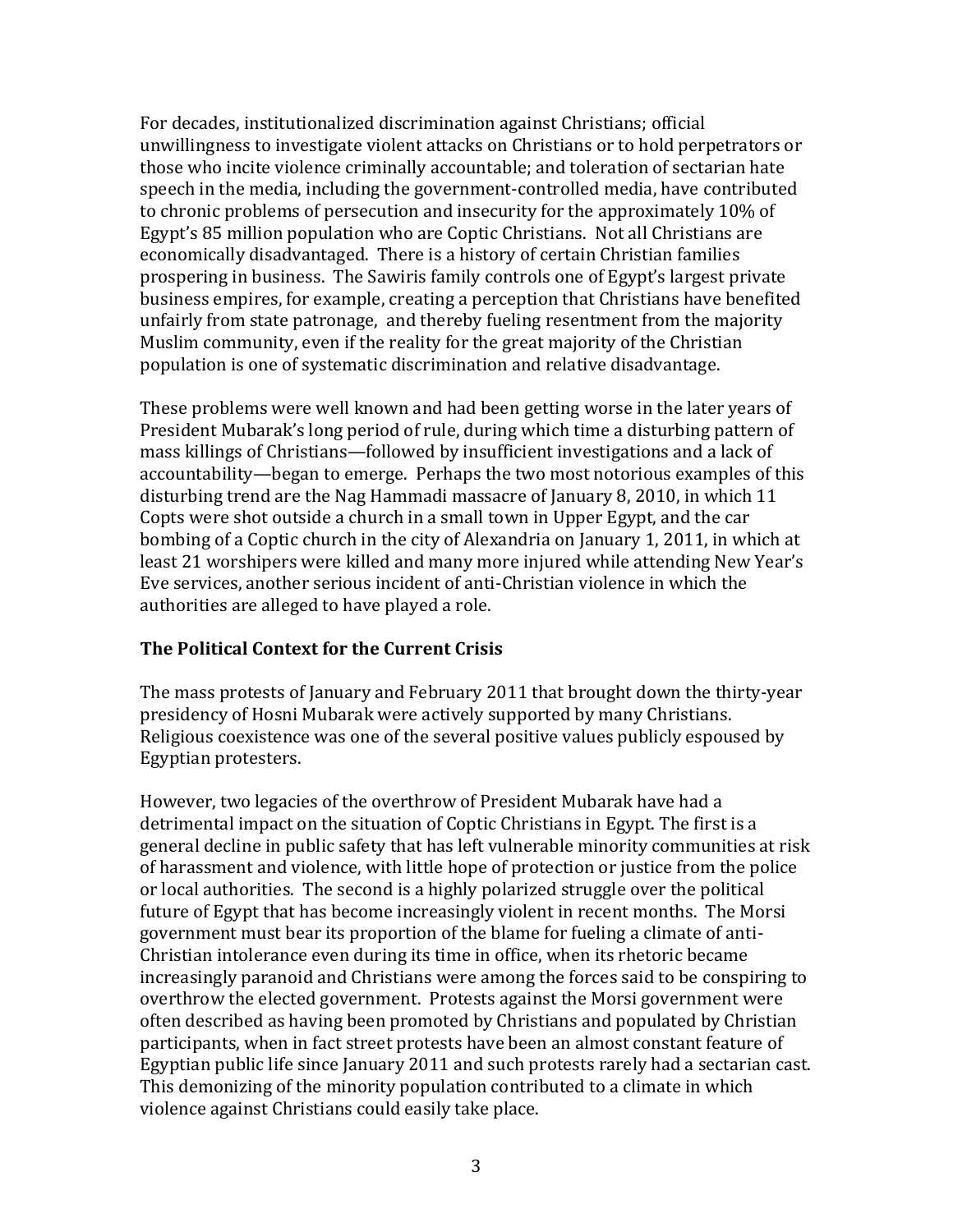It is not surprising that the removal of Mubarak – who stifled political opposition for decades – should lead to a political vacuum and a period of uncertainty. What is regrettable is that the political contest in Egypt continues to be reduced to a binary competition between military-backed authoritarianism—currently represented by General Abdel-Fattah al-Sisi, the Commander in Chief of the Egyptian Armed Forces, the chief public instigator of the military overthrow of President Morsi—and Islamic extremism, currently portrayed in the form of the Muslim Brotherhood, the clandestine religious movement in which President Morsi was a senior figure.

Unfortunately, the two poles of the binary competition for power between the military and the Muslim Brotherhood feed off each other. Each side points to the excesses of the other as justification for their own authoritarian actions. This has produced a vicious circle of escalating repression and instability that squeezes out alternative political voices and cuts away at the middle ground.

It is important to emphasize that the political spectrum in Egypt is much more complicated than this binary depiction allows. Political movements of different kinds have emerged since February 2011, including a wide array of liberals, leftists, nationalists, and Islamists. Some of these movements are moderate, inclusive of religious diversity and supportive of basic rights and freedoms for all Egyptians; others, like some of the so-called Salafi Islamic political movements, are openly hostile to such values. One of the ironies of the current situation is that, in order to provide a façade of including Islamist political groups, the interim government has included representatives of Salafi political parties in the constitution drafting process and has not closed down their political parties or detained and prosecuted their leaders, even though their political ideas are more extreme than many of the Muslim Brotherhood leaders and supporters who are currently in jail and branded as extremists. In common with the opportunism that seems to have characterized the behavior of virtually all political factions in Egypt, the Salafi parties have been happy to go along with this arrangement, presumably in the hope that they will gain advantage over their main rivals in the Islamist political camp, the Muslim Brotherhood.

In the elections that have taken place since Mubarak's removal, Egyptians have sometimes engaged in tactical voting. For example, many democratically-inclined, non-Islamist voters chose Morsi over Ahmed Shafik, a former general associated with the military-backed Mubarak regime, in the run-off vote in the presidential elections in June 2012. But in doing so they sought to throw off the vestiges of the old regime and did not endorse the maximalist political program of Islamization, (or Ikwhanization) of the state that the Morsi government gave the appearance of aspiring to become. Alienated over time, many of these former Morsi voters became supporters of the Tamarrod movement and called for the president's removal from power, or at least for early presidential elections. One of the many failings of the Morsi presidency is that he failed to realize that his coming to power was not a ringing endorsement by the Egyptian people of the Muslim Brotherhood's agenda.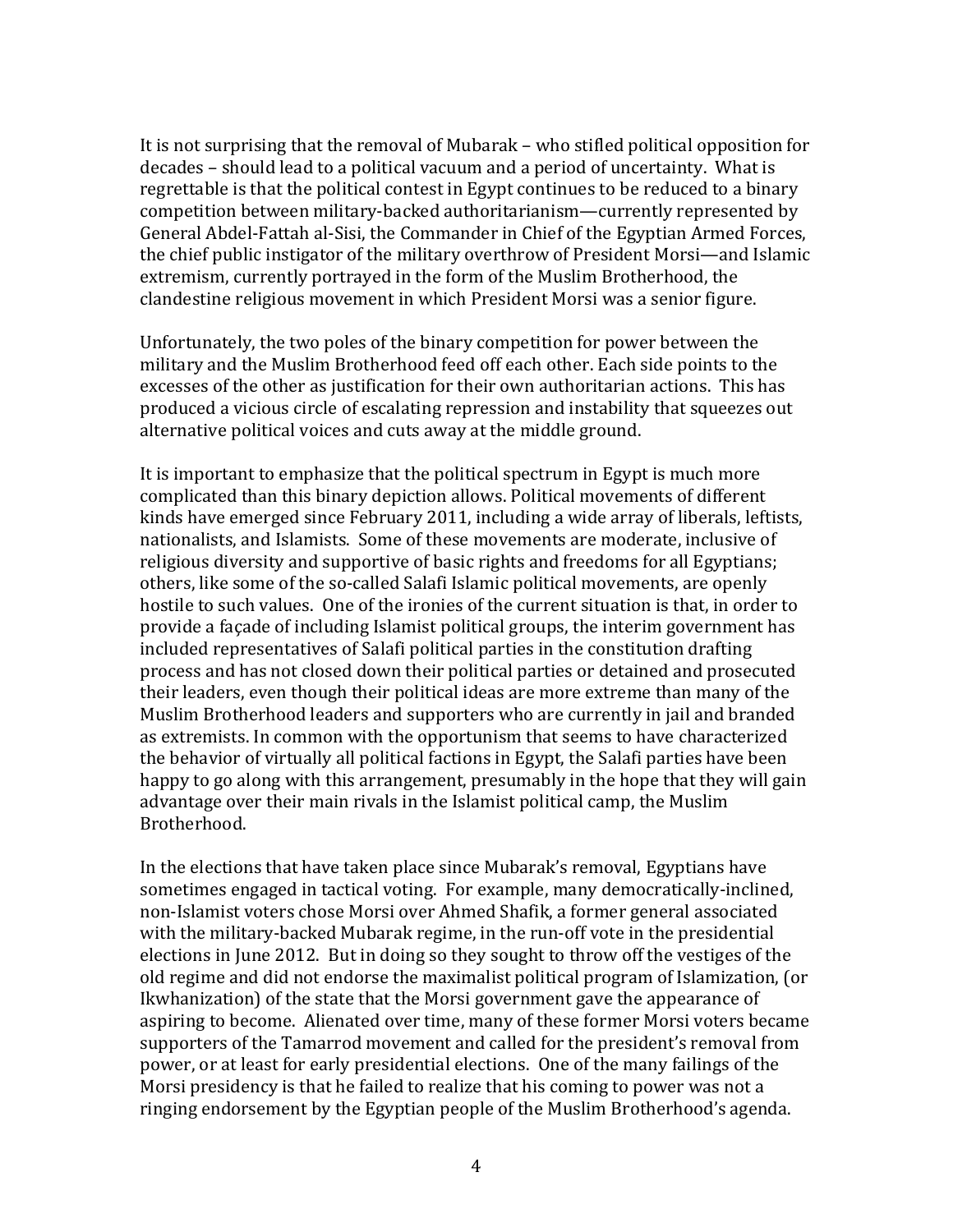His actions in power disregarded the views of many of the people who voted for him—not to mention, the great majority of Egyptians did not vote for him at all.

Similarly, many of those who supported the Tamarrod movement, and may even have supported, or at least acquiesced to, the military removal of President Morsi on July 3, did not do so expecting to be implicated in the mass killing of hundreds of protesters on August 14 , and the further violence that has ensued, or the wholesale round up of Muslim Brotherhood political leaders, or the intensifying restrictions on the media, the increased use of military trials against civilians and the return of the super-empowered national security state that has emerged in the last five months.

It is the great misfortune of the Copts that they are pawns in this highly destructive zero-sum political game between the Muslim Brotherhood and the military-backed national security state. Supporters of President Morsi have openly blamed the Copts for the removal of their president, claiming that Christian hostility to Islam and to the idea of a Muslim Egypt they claim to represent led them to conspire with the military and hostile foreign powers, like Israel and the United States, to overthrow a legitimately elected president. The disproportionate blame attached to the Christian community by Morsi supporters after July 3 made the community more exposed and vulnerable to the violence that has followed.

At the same time, the military-backed government and its supporters seem more interested in pointing to the anti-Christian violence as evidence of the extremism of the Muslim Brotherhood than in taking effective measures to protect Christians and their places of worship, homes and businesses from attack. While the current situation is more extreme than in the past, this is not a new phenomenon. The Mubarak regime was always ready to point to the violent excesses of Islamic extremists as an excuse to resist any pressure to implement political reform or liberalization. In a statement dated August 25, the Egyptian Initiative for Personal Rights noted: "The security apparatus in particular has not changed the way it deals with such attacks, an approach inherited from the era of ousted President Mubarak. It has failed to intervene to prevent escalation and has been slow to respond to citizens' pleas for help." The pattern of impunity in the aftermath of sectarian attacks continues.

Supporters of President Morsi and the Muslim Brotherhood leadership cannot escape complicity in the escalation of attacks on the Copts. The last few months in Egypt may be seen as an object lesson in the dangers of incitement and how hateful language leads to violence. The Brotherhood in its official publications and websites, and in the statements of some of its leaders, has long tolerated anti-Christian sectarian statements, speaking about the need for an Islamist Egypt in which the Copts would be, at best, second-class citizens.

The more open media environment after the overthrow of Mubarak permitted the emergence of a variety of Islamist media outlets, some of them backed by funding from extreme religious movements in the Arab Gulf region. Hateful sectarian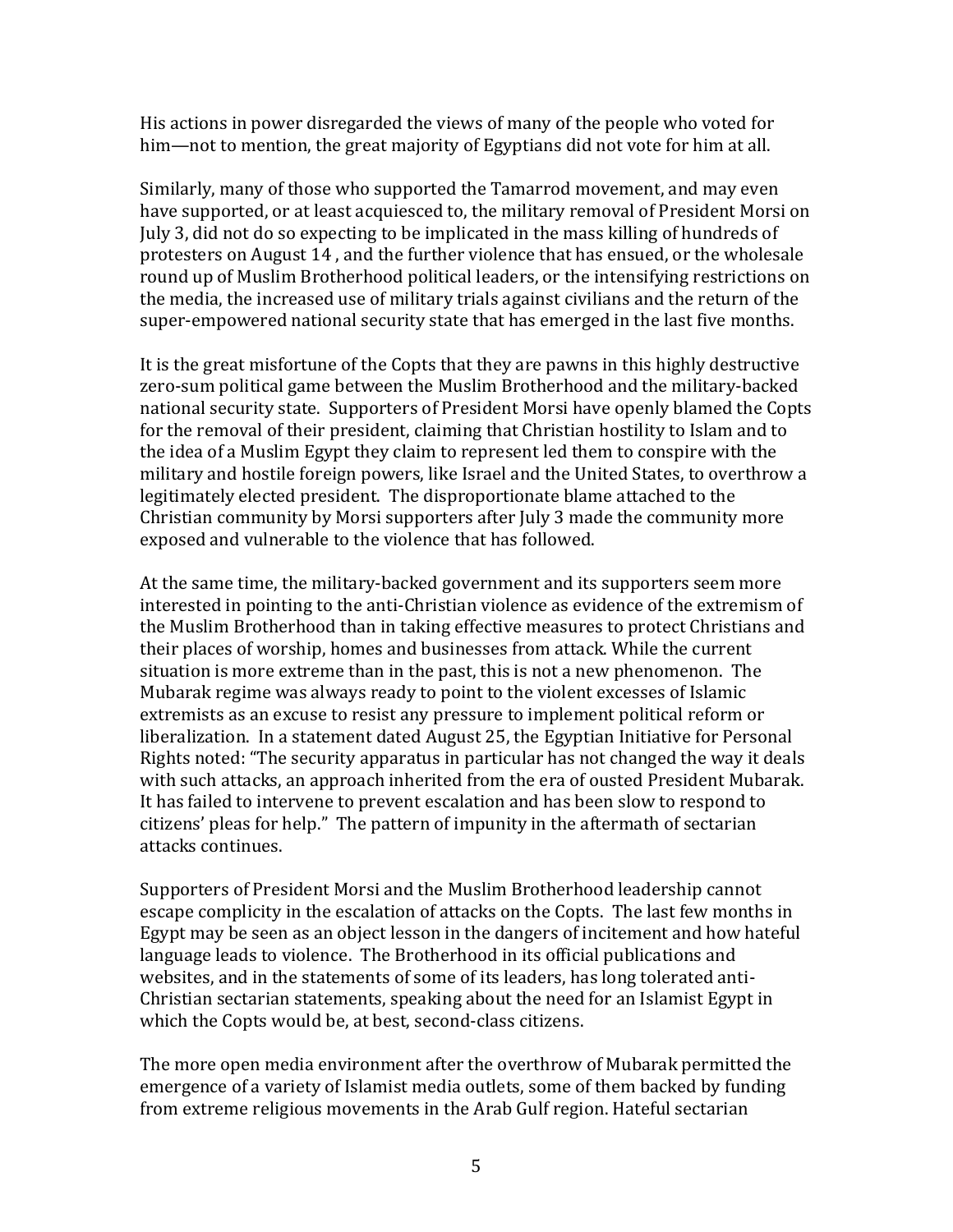rhetoric, targeting Christians, Jews, Shi'ite Muslims, and non-Islamist critics of Islamic extremism became more commonplace. The protests that sprang up after the removal of President Morsi from office on July 3 featured much inflammatory rhetoric blaming the Christians for supporting the military takeover.

This climate of political manipulation, hatred and incitement underlies the recent wave of violence. One of the worst incidents of retaliation against Copts for their supposed role in engineering the ouster of President Morsi occurred in the town of Dalga in Minya governorate. After July 3, Islamic extremists claiming to be supporters of President Morsi took control of the town, expelled the police and carried out a pogrom against the Christian population. Churches and Christian homes and businesses were burned and vandalized and Christians were forced to pay protection money to their Muslim neighbors, termed a "jizya" to give it some supposed legitimacy in terms of Islamic law. More than a hundred Christian families are reported to have fled from the town.

Egyptian human rights groups condemned the slow response of the authorities to this violent assault on the Christian community in Dalga. Only on September 16, after more than 76 days of the town being under the control of armed Islamic extremists—during which time a 4th century Christian church was burned to the ground—did the security forces move in to reclaim control of the town. Even then, the authorities did not make special efforts to protect the remaining Christian population or to facilitate the return of Christians forced out of the town.

The response of the Muslim Brotherhood to the violence in Dalga was instructive in that it showed both the way some Brotherhood media outlets used the violence to try to further blame the Copts for encouraging state violence against the Brotherhood, while using other, English language, media outlets to express solidarity with the Copts and to blame the authorities for failing to protect places of worship.

The Arabic language website of the Muslim Brotherhood-affiliated Freedom and Justice Party accused some Christian families in Dalga of "spreading false news" about the assaults on Christians in the town. It accused the Copts and their supporters of making false accusations in order to legitimize a further massacre of Brotherhood supporters by the security forces. Such accusations can only increase the animosity of Morsi supporters against Christians and make them more likely to condone, if not actively support, anti-Christian violence.

This pattern of different Muslim Brotherhood media outlets and different spokespeople delivering multiple, inconsistent messages has been observed before. Mina Fayek, writing on the Atlantic Council's Egypt Source blog, referred to this practice as "the Brotherhood's Doublespeak." For every conciliatory statement about tolerance and inclusion a competing quote can be found that conveys the opposite message.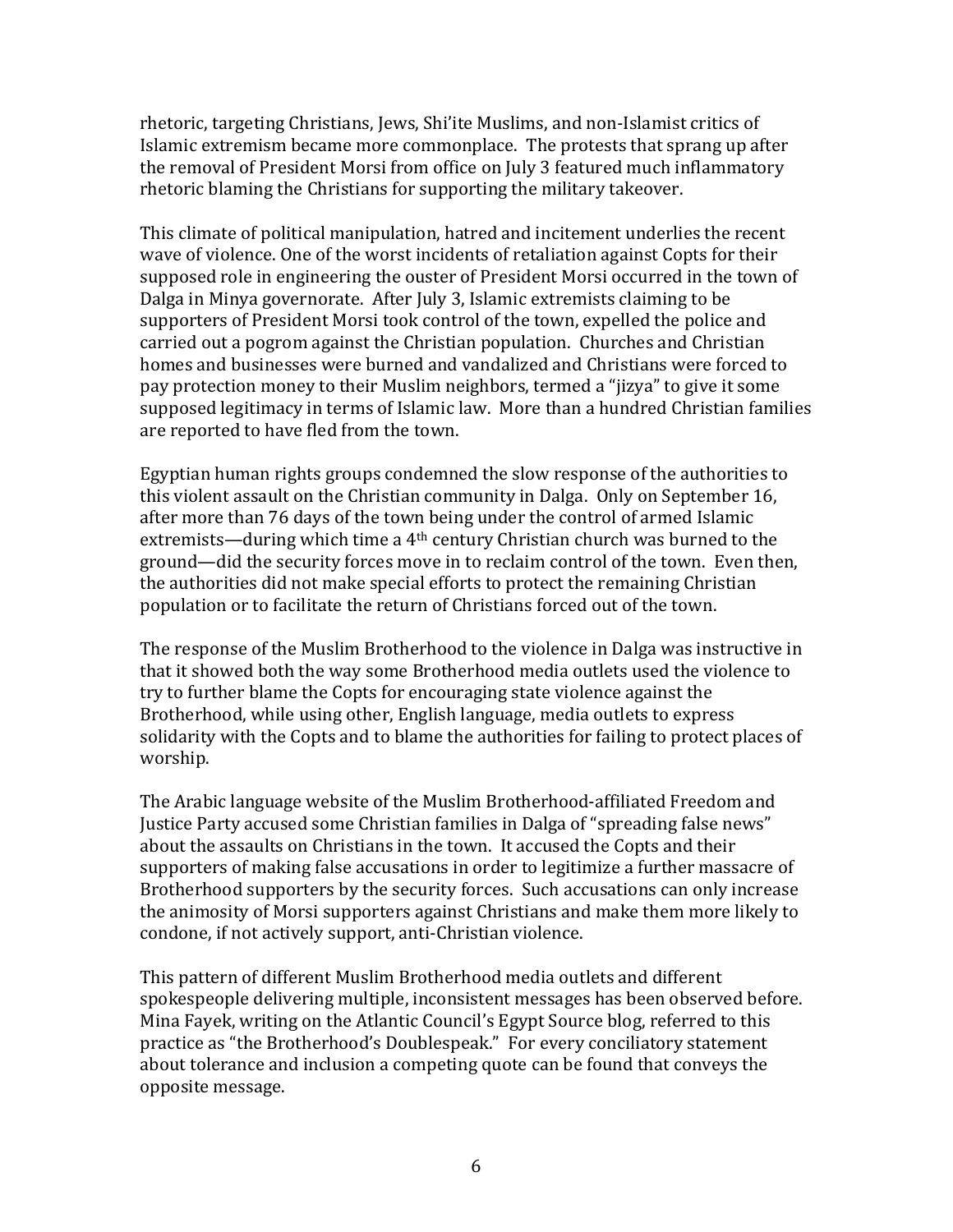The rapid deterioration in the situation of the Copts in Egypt is inextricably bound up with Egypt's political crisis, and it is hard to see how there will be substantial improvement in their current dire situation absent progress towards a political solution in Egypt that will require movement towards political reconciliation as a first step.

It continues to be the case, as it was under Mubarak, the SCAF, and the Morsi government, that the Egyptian authorities need to enhance the protection for the Coptic community, to be more responsive to complaints from the Christian community of assaults or harassment from extremists, and to hold accountable those who incite and take part in sectarian violence. The current government also should remove some of the long-standing restrictions on freedom of religion and building blocks of legal and societal discrimination targeting religious minorities, which would include repealing abusive laws prohibiting blasphemy and defamation of religions, repealing the decree banning Baha'is, and enacting a unified law for the construction and repair of all places of worship.

But these recommendations in and of themselves are inadequate as a response to the crisis now confronting Egypt's Copts and by extension the people of Egypt. The authorities to whom these recommendations might be directed are the same ones who have been in power in Egypt for many decades. They are unlikely to change their ingrained habits of giving low priority to the complaints of persecuted Christians. As noted above, their leaders may even see some advantage in such assaults against Christians continuing because it enables them to build their narrative of being engaged in a struggle against terrorists and extremists.

# **The Broader Challenges for Human Rights and Democratic Development in Egypt**

The escalating persecution of Christians is a symptom of an unresolved political crisis in Egypt that, if left to fester, could result in many disturbing developments that would destabilize the region, hold back any possibility of economic development or peaceful democratic transition or the protection of human rights in Egypt, and be profoundly harmful to U.S. interests and to the interests of American allies.

The overall rights environment has been in steady decline throughout most of the transition, especially under SCAF rule starting in mid-2011, and continued to decline under Morsi. However, things have taken a dramatic turn for the worse in the aftermath of the July 3 coup.

The removal from office of President Morsi on July 3 by the military was met with widespread appreciation by many people in Egypt. (It is hard to know whether the supporters of the removal of Morsi represented a majority of Egyptians, or not.) Many of those who identified with the democratic, inclusive ideals of the protests that brought down President Mubarak joined the popular movement for Tamarrod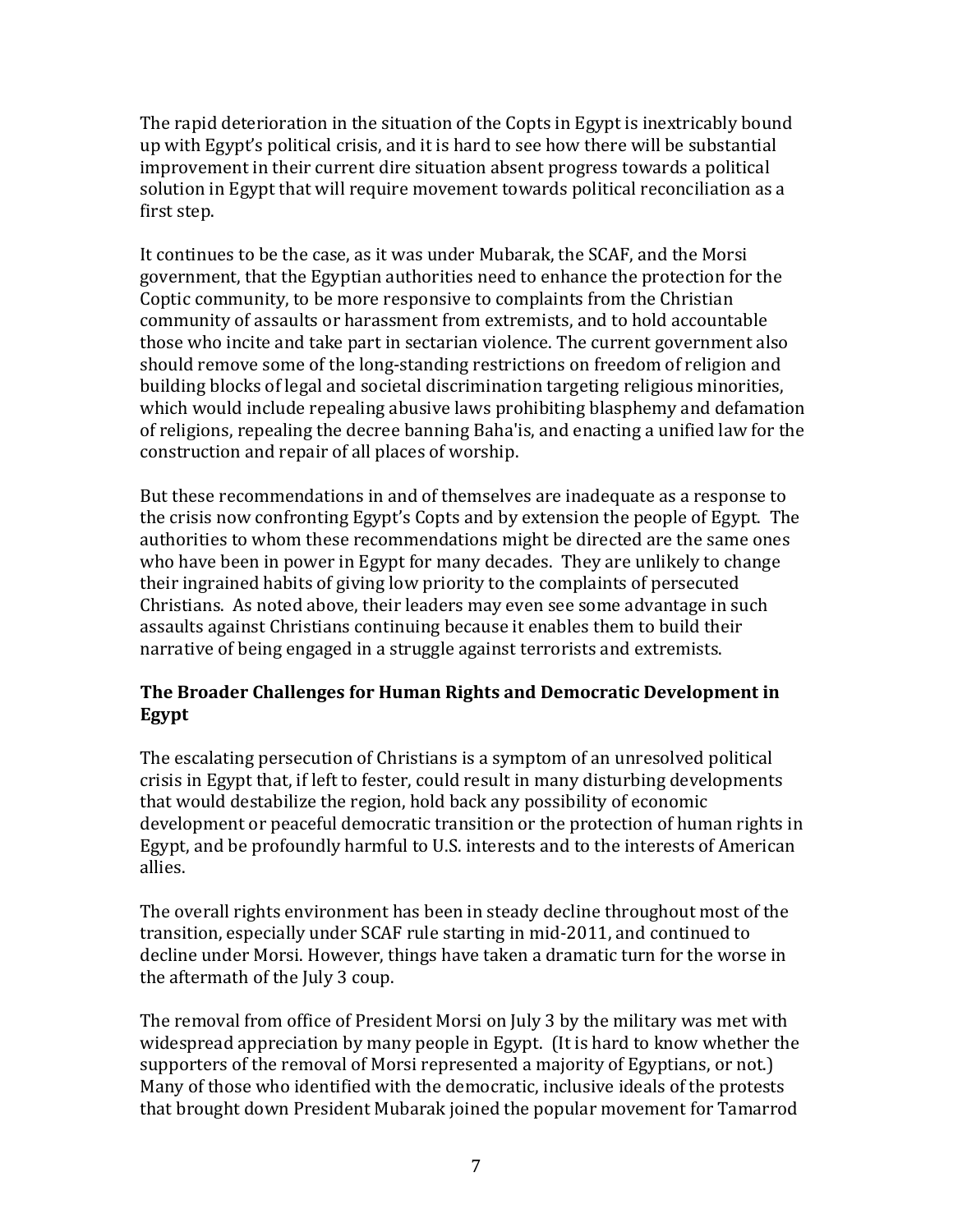(rebellion) and were prepared to see military force used as their instrument, viewing the continuation in power of President Morsi and the Muslim Brotherhood as a greater threat to Egypt's democratic future than the military removal of a democratically-elected president. After mass popular protests led to the removal from office of President Mubarak in February 2011, popular street protests have assumed high prestige as indicators of political legitimacy. It has arguably become a challenge to prospects for peaceful democratic change in Egypt that street protests confer more popular legitimacy than electoral processes. It remains the case that an effective way to campaign for political change in Egypt is to mobilize large numbers of people in the streets. Popular mobilizations against the recently adopted law on public assembly are only the most recent example of this, and in accordance with recent practice, the interim government, or at least parts of it, seem prepared to take the protesters' objections into consideration.

The interim government appointed by the military to replace President Morsi's government included several credible liberal figures. Many have commented on the irony that a military coup may have resulted in Egypt's best qualified and most competent government ever. The appointment of Mohamed el-Baradei, a Nobel Peace Prize winner, and a leader in the opposition to President Mubarak, as a vicepresident for international affairs was a powerful statement that the intervention of the military in Egypt's political life would be a return to the democratic ideals of the Arab Spring and not a reassertion of control by the military-backed security establishment.

This was not to be. No single act has set the tone for the military-backed interim government more than the August 14 dispersal of the pro-Morsi protests in greater Cairo at the cost of over 800 lives. Objections that some of the pro-Morsi protesters were armed and had themselves used violence cannot excuse this disproportionate use of force.

The incidents of August 14 are not the only violations of human rights perpetrated by the interim government. There have been further incidents of mass killings of protesters, such as on October 6. The authorities have held President Morsi and his close advisers in almost total incommunicado detention since his removal from office on July 3. Thousands of senior Muslim Brotherhood leaders have been detained since August 14 and held under sweeping charges of involvement in violence or terrorism.

Media outlets have been closed down, some of which gave a platform for extremists who incited hatred against Christians and other religious minorities, but other more mainstream outlets, like parts of Al-Jazeera, whose coverage was seen as too favorable to the Muslim Brotherhood, have also been closed.

The official media has embarked on a witch hunt against the Brotherhood and their supporters, who are indiscriminately painted as terrorists and extremists.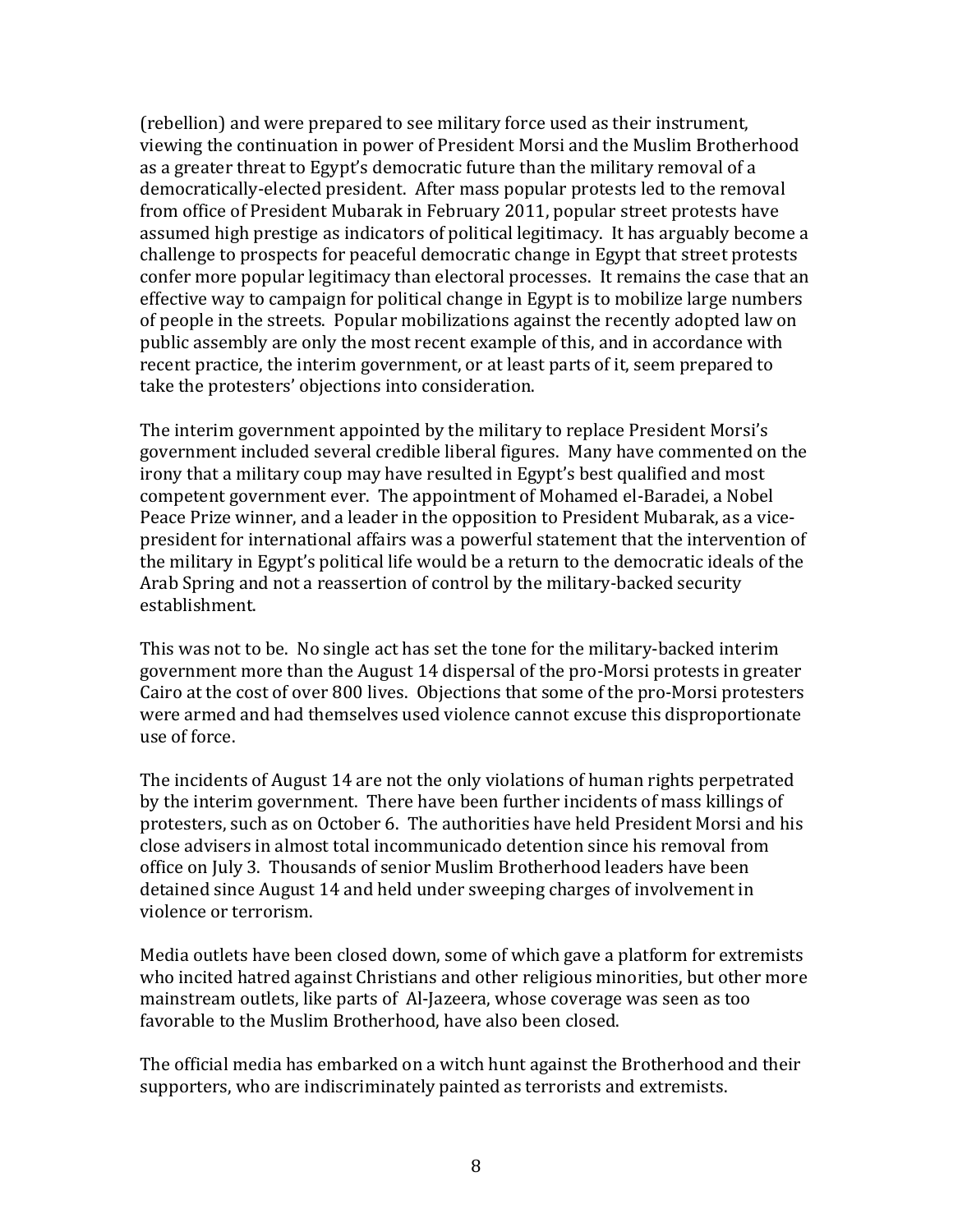The harassment and persecution has not stopped at supporters or alleged supporters of the Muslim Brotherhood. Non-Islamist critics of the military-backed interim government, like Ahmed Maher, a founder and leader of the April 6 youth movement that was central to the February 2011 uprising, have also been targeted with a criminal investigation for failing to endorse the repressive tactics of the military-backed government. Mohamed al-Baradei, who resigned from the government after August 14, has also found himself the target of a criminal investigation for criticizing the government's approach.

The military-backed government's repression of dissenting opinion, its insistence on a "you are either with us or against us" approach, has created a chilling climate for freedom of expression that is redolent of thought control associated with repressive dictatorial regimes of the past.

The methods associated with this kind of rule are from the well-worn playbook of the Mubarak era. The state security apparatus, sidelined and chastened by the uprising and its aftermath, is also back, promoting a general climate of fear and intimidation under the rubric of a "war on terrorism." Extended periods of incommunicado pre-trial detention are conducive to torture that is also reported to be returning as a common practice.

To make matters worse, all of this is taking place against the backdrop of a consistent breakdown in rule of law and the deterioration of state institutions. Again, this trend began under SCAF and continued under Morsi, both of whom engaged in politically-motivated prosecutions and selective law enforcement, and even encouraged vigilante violence when it suited their political ends. The decline of the state is most dramatic in the Sinai, where decades of state neglect and marginalization have combined with political instability and the massive influx of weapons from Libya and Sudan to escalate what was previously a low-level insurgency. But the trend has also reached the Nile valley heartland, as evidenced by the recent assassination attempt against the minister of the interior as well as the recent takeover of towns by Islamist mobs that have chased away the police for many weeks.

The return of the full-blown repressive security state will not bring lasting stability to Egypt, even if it may temporarily tamp down raw opposition to military takeover. The results of this approach are already becoming clear, partly in the escalation of attacks against Coptic Christians, but also in other acts of political violence, like the assassination attempt mentioned above. Egypt has been down this road before with a brutal clampdown on the Brotherhood and Islamism, resulting in acts of terrorism and low level civil conflict. There is no reason to believe that the current repression will be any more successful than its previous iterations, and every reason to fear that the consequences may be even worse.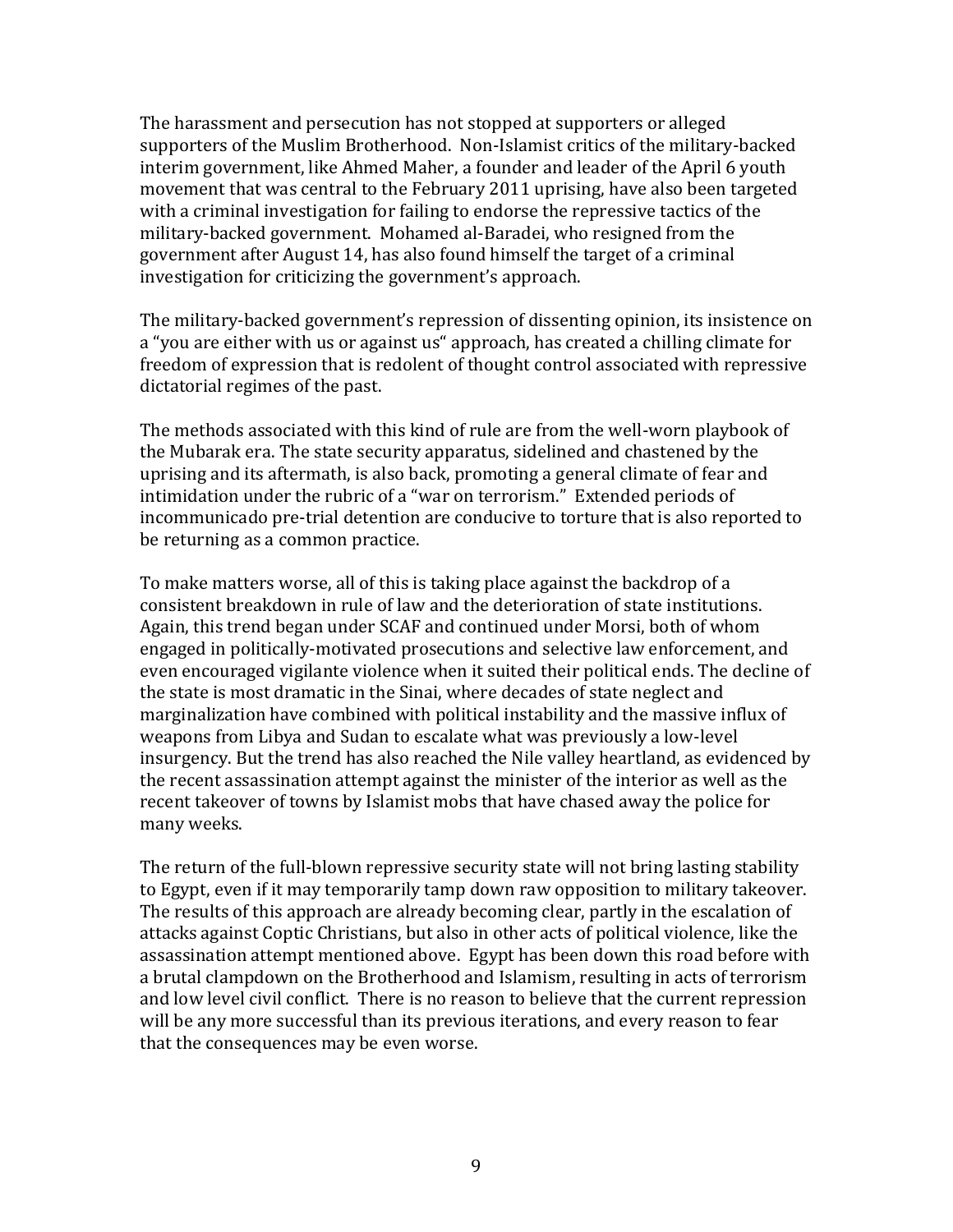## **Implications for U.S. Policy**

The derailing of Egypt's democratic transition into a polarized, increasingly violent political conflict is a seriously negative development that requires a much more robust response from the United States if a way forward is to be found. Indeed, the United States should implement a major shift in policy to one that puts Egypt's commitment to human rights and democratization at its core. Supporting repressive governments in spite of authoritarian abuses, gross human rights violations, and growing internal instability has failed in the past. Human Rights First set out new recommendations in a [Blueprint](http://www.humanrightsfirst.org/2013/12/04/blueprint-outlines-policy-recommendations-for-u-s-action-in-egypt/) for U.S. government policy last week.

Influential voices in Egyptian society—old and new—are suspicious of the U.S. government's commitment to human rights. The U.S. embassy in Cairo needs to work with embassies from like-minded countries to show consistent and public support for independent civil society, and to explain to the Egyptian public how and why it is supporting democratic values—not as some conspiracy to undermine Egypt's sovereignty and harm Egypt's interests, but as part of a global commitment to promoting and protecting universal values of human rights.

The United States should turn an entirely new page on how it engages with Egyptian governments and the Egyptian people. Rather than giving its support and seeking cooperation with successive authoritarian leaders in Cairo, U.S. policy should be rooted in seeking to promote stability, and a return to inclusive civilian government in Egypt through respect for human rights and the rule of law. If it does not take this opportunity, the United States will inevitably continue to lose credibility and influence in a country it desperately needs to be stable and free.

Egypt's political crisis is a global and regional problem. The United States must work multilaterally with its regional and European allies who stand to be most adversely affected by any further deterioration in the political situation in Egypt. Working together with its allies can begin to exert diplomatic pressure on all parties to the conflict to end the discourse of mutual destruction, and move towards reconciliation. It may also help reverse unprecedented levels of anti-American sentiment, tied to the perception of U.S. policies toward Egypt that pay little heed to the interests of the Egyptian people.

If the Coptic Christian minority in Egypt is to be protected, political reconciliation, including permitting some supporters of President Morsi and the Muslim Brotherhood back into the political process, is imperative. As noted above, incitement from Morsi supporters and from the Muslim Brotherhood as an institution has contributed to the spike in violence against Christians in Egypt. For such violence to decrease it will be necessary for credible leaders associated with Morsi and the Brotherhood to adopt a discourse that consistently condemns such violence. While thousands of the Brotherhood's leaders and supporters are in jail, including its senior leadership and the leadership of it political party, the Freedom and Justice Party, there is no one with the stature to speak in the name of the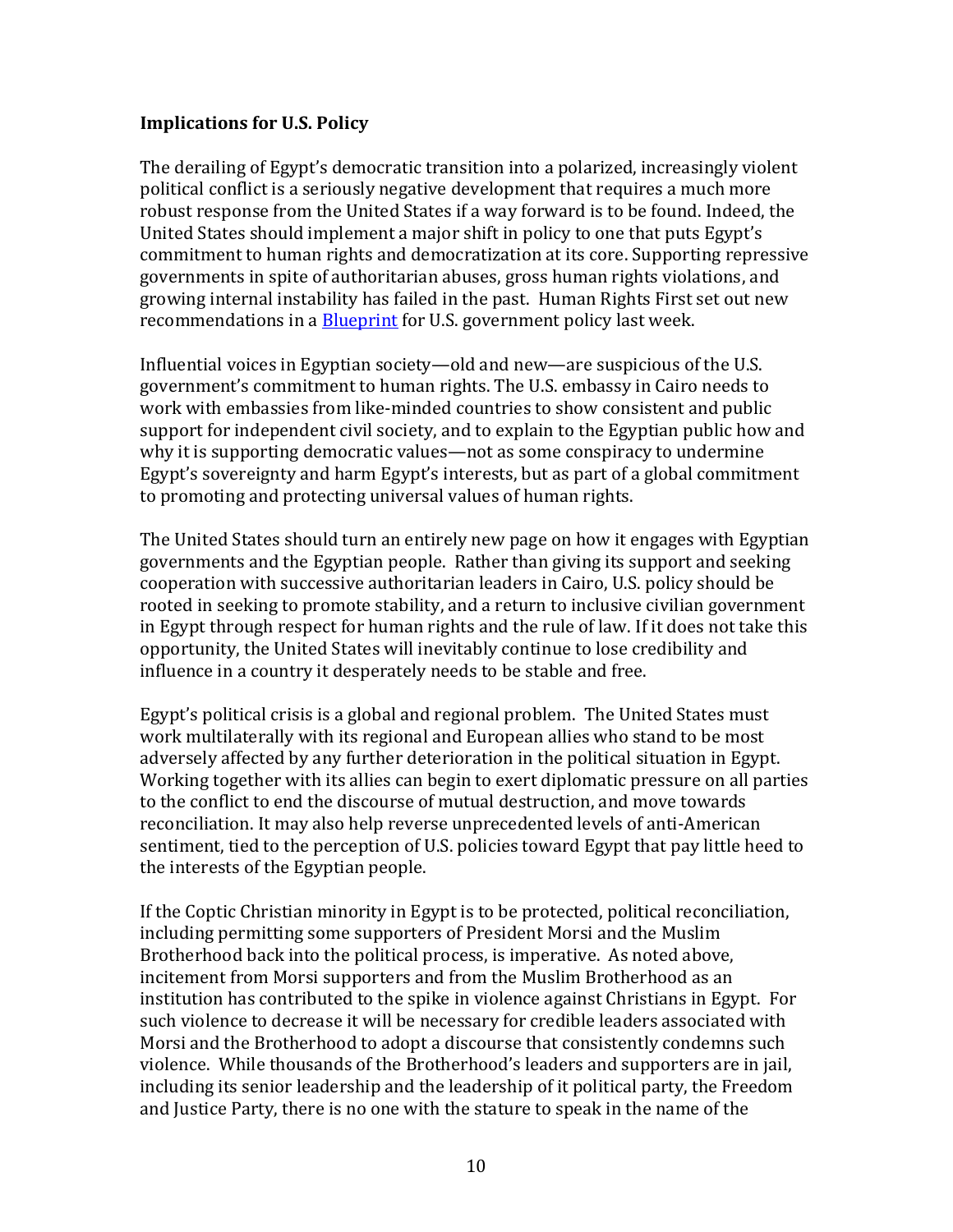organization to disown and condemn the violence. There is also no incentive for the Brotherhood to take such a conciliatory position.

Indiscriminate labeling of all Brotherhood supporters as extremists and terrorists, as the official media in Egypt is now determined to do, and the punishment of those who dare to question or depart from this official narrative, only makes such necessary reconciliation more difficult.

The United States should not ask the Egyptian authorities to accommodate Islamists who espouse violence in their political discourse or practice as part of Egypt's political system, but leaving the large part of the Egyptian electorate that wishes to support an Islamist political party in elections disenfranchised is not a recipe for stability or inclusiveness. The United States should publicly promote reconciliation and initiate a process leading to the formation of an inclusive, civilian-led, democratic government in Cairo, and explain to Egyptians how it plans to encourage reform, human rights, and the rule of law.

There must be clear, uniform conditions set for the registration and operation of political parties that agree to be bound by the rules of peaceful, democratic contestation. Espousing sectarian hatred should not be part of any legal party's platform, but claiming inspiration from the non-violent values of a religious tradition must be accommodated.

The adoption of a new draft constitution provides some opportunities for the U.S. government to frame its interactions with Egyptian leaders geared towards promoting human rights using language and provisions that appear in the new draft. The new draft includes some enhanced protections for international standards and the Egyptian authorities should be encouraged to live up to them. With respect to the situation of religious minorities, the new draft includes a prohibition against discrimination on religious grounds. There is an unusual constitutional article requiring the new Parliament, when it is elected, to pass a long-discussed uniform law on the repair and construction of religious buildings. This law would be aimed to overcome official obstacles to the repair and construction of churches, and to facilitate the repair of the many churches damaged in recent protests. At the same time, there are elements of the draft that raise human rights concerns, especially the continuation of the right of the military to try civilians before military courts, and the lack of accountability of the military to civilian authorities. Of even more concern, adopting a draft constitution including safeguards for basic rights and freedoms while flagrant violations of the right to freedom of assembly have just been imposed, while thousands of the government's political opponents are jailed and subject to judicial proceedings that lack fairness and appear selective, and while violence by the security forces has been unleashed against civilians with unprecedented ferocity, does not inspire confidence that fine language will be translated into effective safeguards.